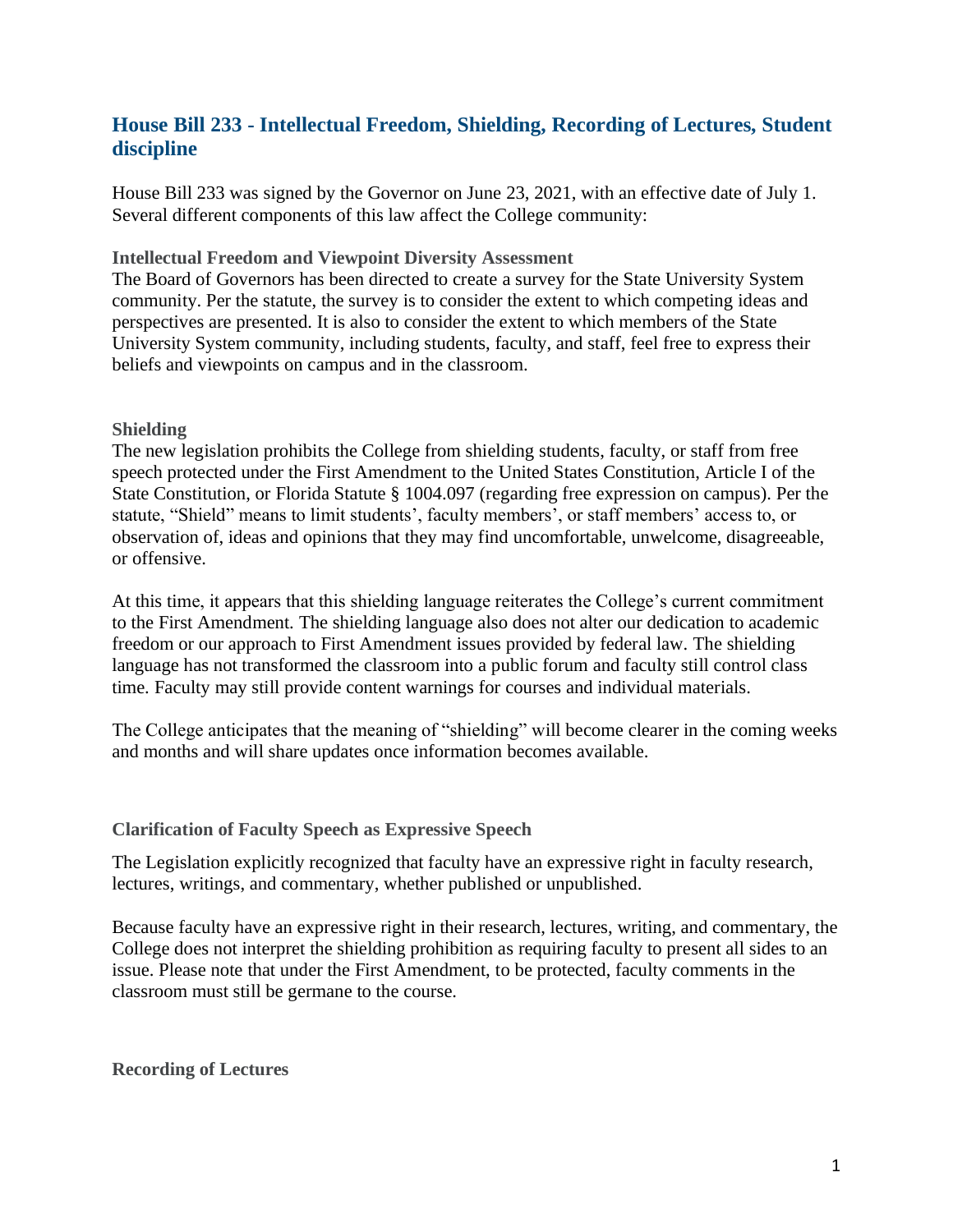House Bill 233 authorizes students to record video or audio of class lectures for the following reasons: (A) their own personal educational use; (B) in connection with a complaint to the College; or (C) as evidence in, or in preparation for, a criminal or civil proceeding. Even if the recording is permitted, it may not be published without the consent of the lecturer.

To be clear, House Bill 233 does not allow a student to publish without consent a recorded lecture to social media, YouTube, and so forth. The College is in the process of amending the Student Code of Conduct to make clear that such conduct can lead to both discipline under the Code and/or potential legal action by the aggrieved faculty member.

A class lecture is defined as a formal or methodical oral presentation as part of a University course intended to present information or teach enrolled students about a particular subject. Class lectures may be presented in person, via videoconferencing platforms such as Microsoft Teams or Zoom, via pre-recorded materials hosted in Canvas, via a video-hosting platform such as YouTube, or any other means of providing the lecture.

The following are not considered to be part of a "class lecture": Class activities other than class lectures, including but not limited to lab sessions, student presentations (whether individually or part of a group), class discussion (except when incidental to and incorporated within a class lecture), facilitated discussions such as in a seminar, clinical presentations such as patient history, academic exercises involving student participation, test, or examination administrations, field trips, and conversations between students in the class or between a student and the faculty member.

Faculty may, but are not required to, allow recording of class activities that are not "class lectures."

#### **Do I need my professor's consent to record class lectures?**

No, so long as you are enrolled in the class and are recording the lecture for one of the permitted purposes listed in the statute. You have the right to record class lectures for one of three purposes: (1) your own personal educational use; (2) in connection with a complaint to the University; or (3) as evidence in, or preparation for, a civil or criminal proceeding. As long as you are making the recording for one of these purposes, you do not need the faculty member's consent to record the class lecture. Please keep in mind that recordings may not be used to engage in academic dishonesty or as a substitution for participation in class.

### **What is a "class lecture"?**

A class lecture is defined as a formal or methodical oral presentation as part of a College course intended to present information or teach enrolled students about a particular subject. Class lectures may be presented in person, via videoconferencing platforms such as MS Teams or Zoom, via pre-recorded materials hosted in Canvas, via a video-hosting platform such as YouTube, or any other means of providing the lecture.

The following are not considered to be part of a "class lecture": Class activities other than class lectures, including but not limited to lab sessions, student presentations (whether individually or part of a group), class discussion (except when incidental to and incorporated within a class lecture), facilitated discussions such as in a seminar, clinical presentations such as patient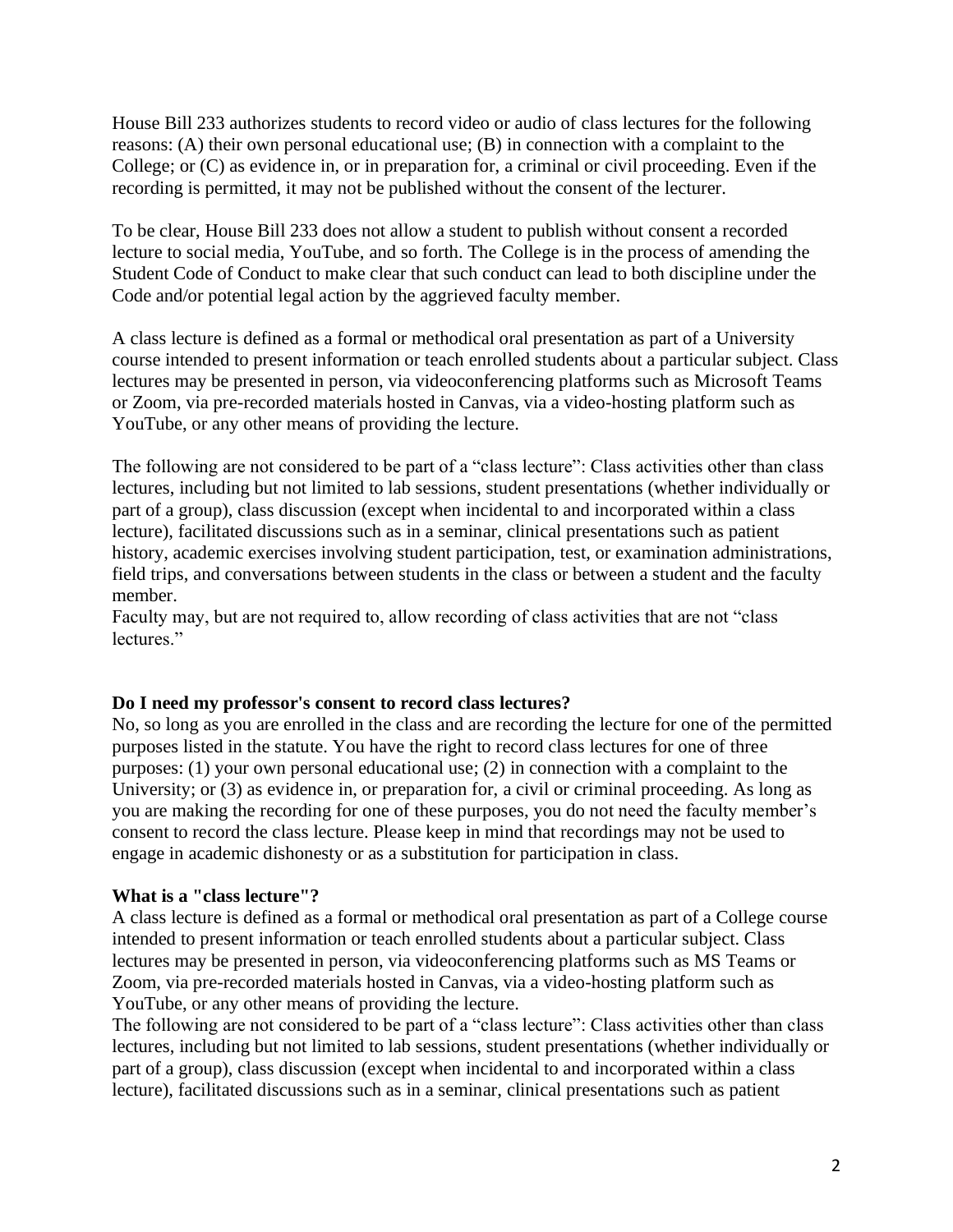history, academic exercises involving student participation, test, or examination administrations, field trips, and conversations between students in the class or between a student and the faculty member.

Faculty may, but are not required to, allow recording of class activities that are not "class lectures."

## **Does "class lecture" include guest lectures?**

Yes.

### **My professor usually combines class lecture with a group discussion. Can I record this group discussion?**

In general, class discussions are not part of the definition of "class lecture" unless the discussion is part of a class lecture. If students ask clarifying questions during the class lecture, and back and forth discussion results on that topic of the lecture, that back-and-forth exchange would be considered part of a class lecture and properly subject to recording. If students ask questions or engage in conversation with the faculty member about the lecture topic during a distinct discussion portion of class following a class lecture, that back-and-forth exchange would not be considered part of the class lecture and recording may be prohibited if the faculty member chooses to prohibit it.

### **My friend was sick and missed class. Can I share my recording of the class lecture with them?**

No, not without the faculty member's written consent. While you may record the class lecture, you may not publish the recording without permission. In this context, the word "publish" means to share, transmit, circulate, distribute or otherwise provide access to the recording, regardless of format or medium, to another person (or other persons), including but not limited to another student in the class. Additionally, a recording, or transcript of the recording, is published if it is posted on or uploaded to, in whole or in part, any media platform, including but not limited social media, book, magazine, newspaper, leaflet, picket signs, or any mode of print.

## **Are there any places I can share the recording without my faculty member's permission?**

Yes, you may share the recording to the College in connection with a complaint to the College, or as evidence during civil or criminal legal proceeding. If you wish to make a complaint to the College relating to a recording, please first contact the Vice President for Student Affairs, who will direct you to the appropriate office for your particular complaint.

### **What are some examples of prohibited conduct?**

For clarity, examples of conduct that would violate the recording rule include, but are not limited to:

- A student recording a lecture and then uploading it to YouTube or their social media account without the permission of the instructor.
- A student recording the administration of an exam, which is not a class lecture, without permission.
- A student recording a professor during their office hours without permission.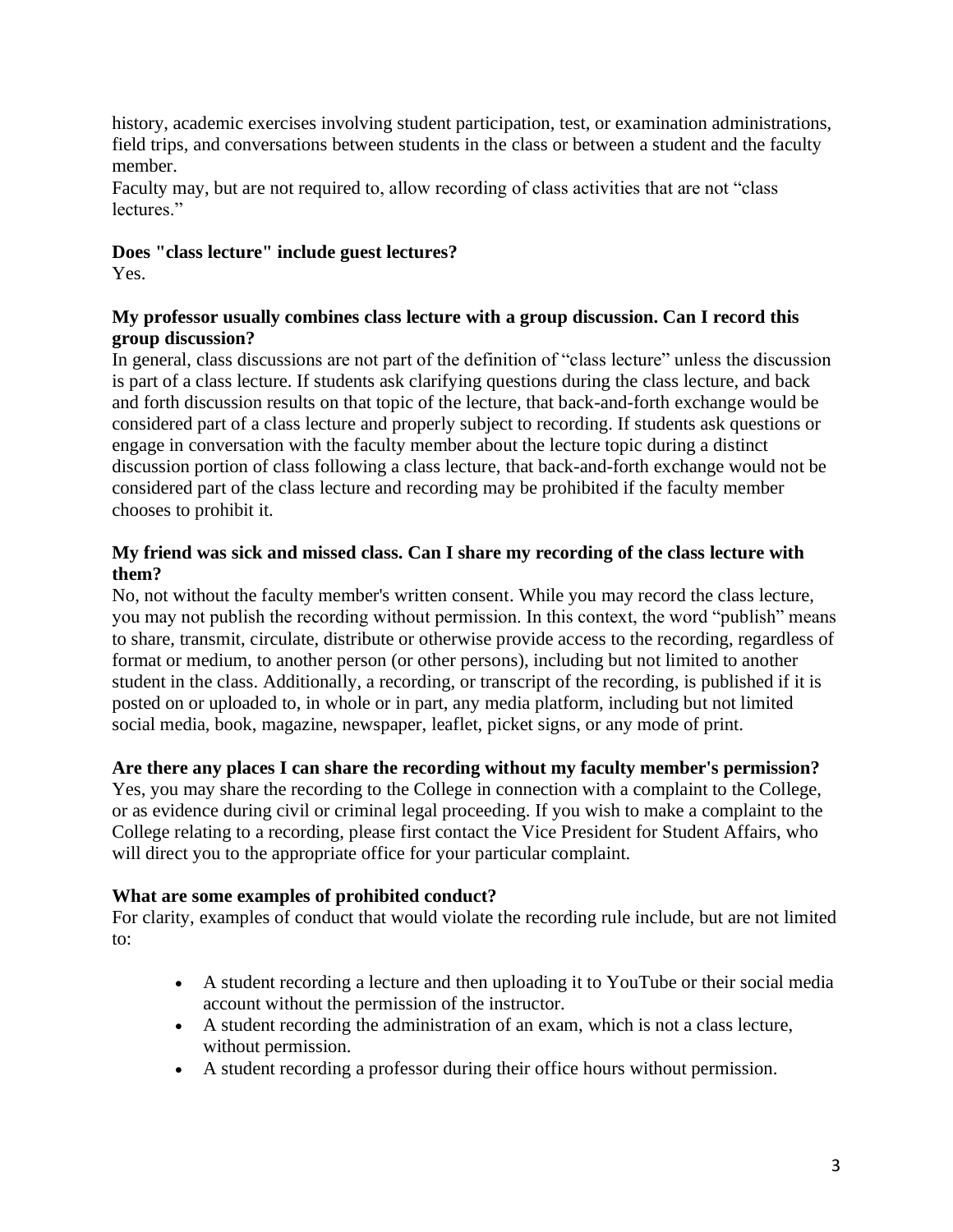### **What happens if I share my recording of a class lecture without getting permission first?**

If you do publish your recording of a class lecture when not permitted, you could face a charge for violating the Student Code of Conduct or a lawsuit. House Bill 233 states that your unauthorized use of the recording allows the faculty member to take you to court for damages, including attorneys' fees, totaling as much as \$200,000.00.

#### **How does HB 233 affect my accommodations granted through Student Accessibility Services?**

If you have an accommodation through Student Accessibility Services to record class activities, that will not change. However, you should be sure not to share the recordings without the faculty member's written consent. Please contact Student Accessibility Services with any questions about your accommodation.

### **Codes of conduct; Disciplinary measures**

House Bill 233 requires Codes of conduct to provide certain minimum due process protections to students and student organization and Codes shall be published online. These certain minimum due process protections incorporate:

- Providing timely written notice of an alleged violation, including "sufficient detail" and "sufficient time" to prepare for any disciplinary proceeding;
	- o Must include allegations, citation to specific provision of Code, process to be used, and date/time/location of disciplinary proceeding
	- o Notice should be provided at least 7 business days before the disciplinary proceeding
- List of all known witness(es) that have provided, or will provide, information and all known information related to allegation must be provided at least 5 business days before disciplinary proceeding;
- Students have a right to a presumption that no violation occurred, Institutions have the burden to prove, by a preponderance of the evidence, that a violation has taken place;
- Students have a right to an impartial hearing officer;
- Students have a right against self-incrimination and to remain silent, silence may not be used against a student or student organization;
- Students have a right to present relevant information and question witness(es);
- Students have a right to an advisor or advocate who may not serve in any other role (investigator, hearing officer, decision-maker, etc.);
- Students have a right to have an advisor or legal representative, at their own expense, present at any proceeding - whether formal or informal;
- Students have a right to appeal the final decision of the hearing officer or any panel directly to a senior administrator designated by the Code; and
- Students have a right to an accurate and complete record of their disciplinary proceeding(s)